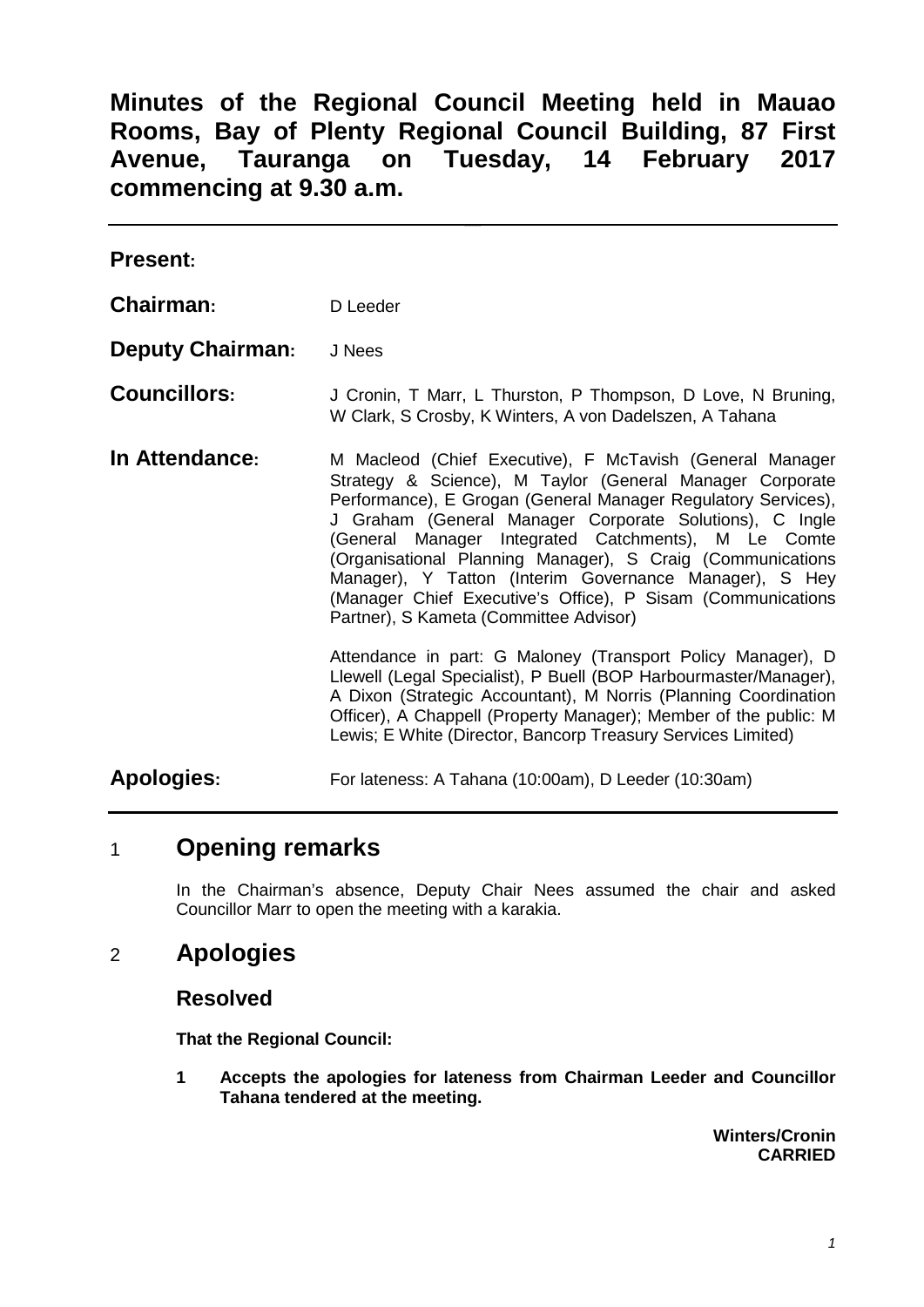# 3 **Chairperson's announcements**

The Deputy Chair made the following announcements:

- Agenda items 5.4 and 5.5, Council Workshop Reports of 3 February 2017 had been circulated to members under separate cover. Members also received material provided by Mr Max Lewis for his public forum address.
- Agenda item 9.2 'Nomination to Tauranga City Council's Transport Committee' had been withdrawn, following advice received from TCC's Transport Committee Chair.
- A change to the order of business was advised as follows:
	- 1) Agenda item 8.1 'Chairman's Report' would be deferred to accommodate the arrival of the Chairman.
	- 2) Public excluded agenda item 10.4 'Regional Property Update' would be taken first under the public excluded part of the agenda, to accommodate the arrival of presenters.

### **Resolved**

**That the Regional Council:**

- **1 Notes agenda item 9.2, Nomination to Tauranga City Council's Transport Committee, is withdrawn from the agenda.**
- **2 Agrees to a change in the order of business to accommodate the arrival of the Chairman and guest presenters.**

**Nees/Thompson CARRIED**

# 4 **General Business and Tabled Items**

#### 4.1 **Late item**

Council received the following late item for consideration.

#### **1) Late Agenda Item 10.5, Appointment of an Independent Member for Regional Council Audit and Risk Committee**

The item was not available at the time of the agenda distribution and could not be delayed as a decision was required prior to the Audit and Risk Committee on 2 March 2017.

#### **Resolved**

**That the Regional Council:**

**1 Pursuant to section 46A of the Local Government Official Information and Meetings Act 1987, considers the late agenda item 10.5 'Appointment of an Independent Member for Regional Council Audit and Risk Committee' at the meeting.**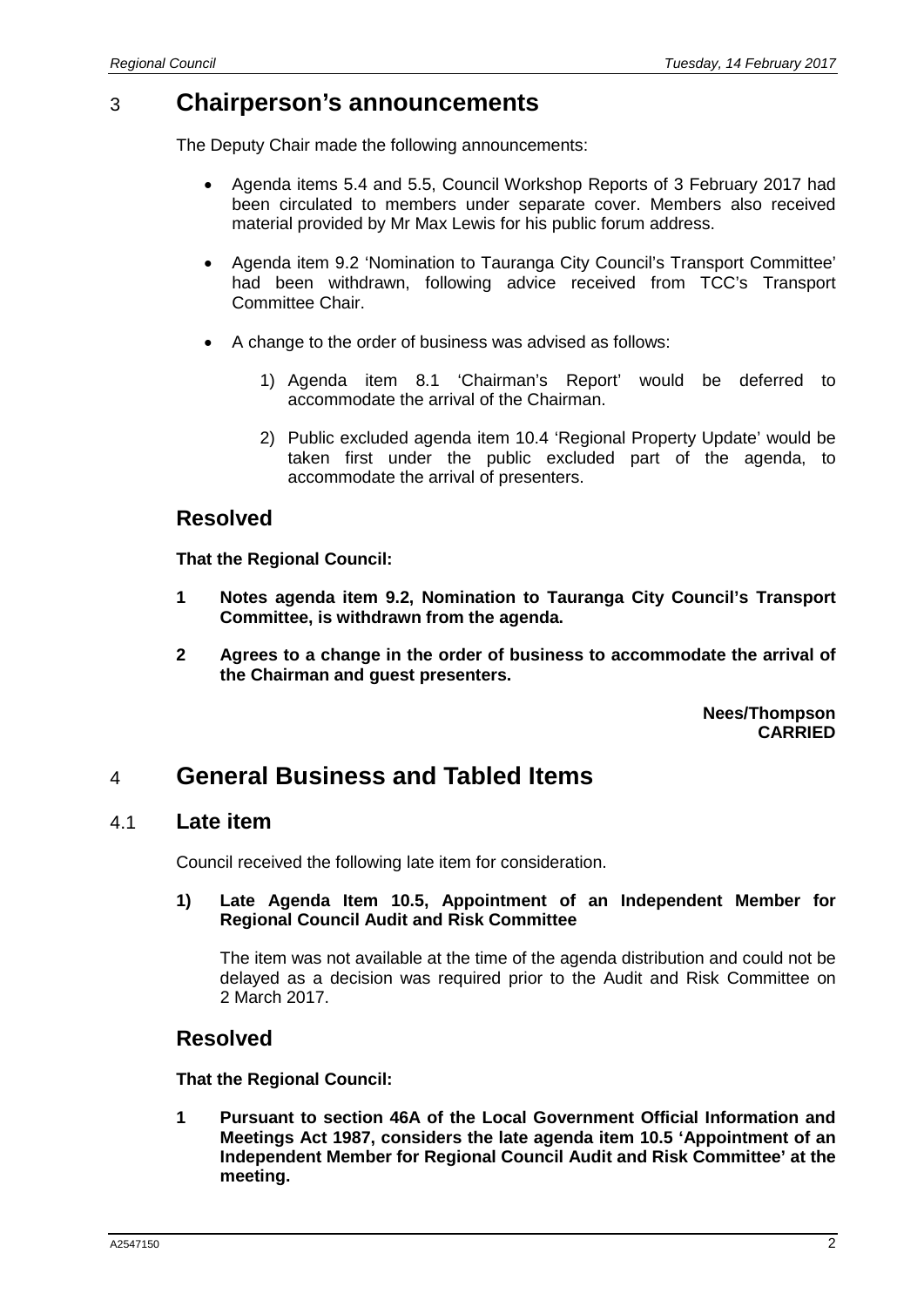#### **Nees/Thompson CARRIED**

### 4.2 **General business item**

A member raised concern about technical issues being experienced with electronic meeting appointments and asked for the issue to be investigated. The matter was dealt with immediately at the meeting.

## 5 **Public Forum**

#### *Refer Tabled Document Number 1 – Mr Max Lewis submissions 1, 2 and 3.*

Mr Max Lewis addressed Council on public transport matters that were outlined in his submission papers and pre-circulated to members in advance of the meeting. Mr Lewis expressed his disappointment at the low patronage of Tauranga's public transport and outlined solutions for increasing patronage, reducing single car use, transforming transport within the city business district and through the East Coast Main Trunk rail corridor.

Regarding Driverless Transportation Vehicles (DTVs), Mr Lewis advised he would be making submissions to the Tauranga City Council to move towards DTVs, noting there were private operators willing to fund and operate DTVs at no cost to councils. He advised he would be willing to work with the respective councils regarding his suggestions.

The Deputy Chair thanked Mr Lewis for his presentation, noting that the Public Transport Committee would be meeting on Friday if he wished to attend.

#### **Resolved**

**That the Regional Council:**

**1 Receives the submissions from Mr Max Lewis.**

#### **Nees/Thurston CARRIED**

# 6 **Declaration of conflicts of interest**

No conflicts of interest were declared.

# 7 **Previous minutes and workshop reports**

A query was raised regarding workshop reports attached to Council agendas, as workshops were not considered formal meetings of Council or committees. The Chief Executive acknowledged the query and undertook to provide a response following the meeting.

### 7.1 **Regional Council Strategic Issues Workshop Report - 13 December 2016**

**Resolved**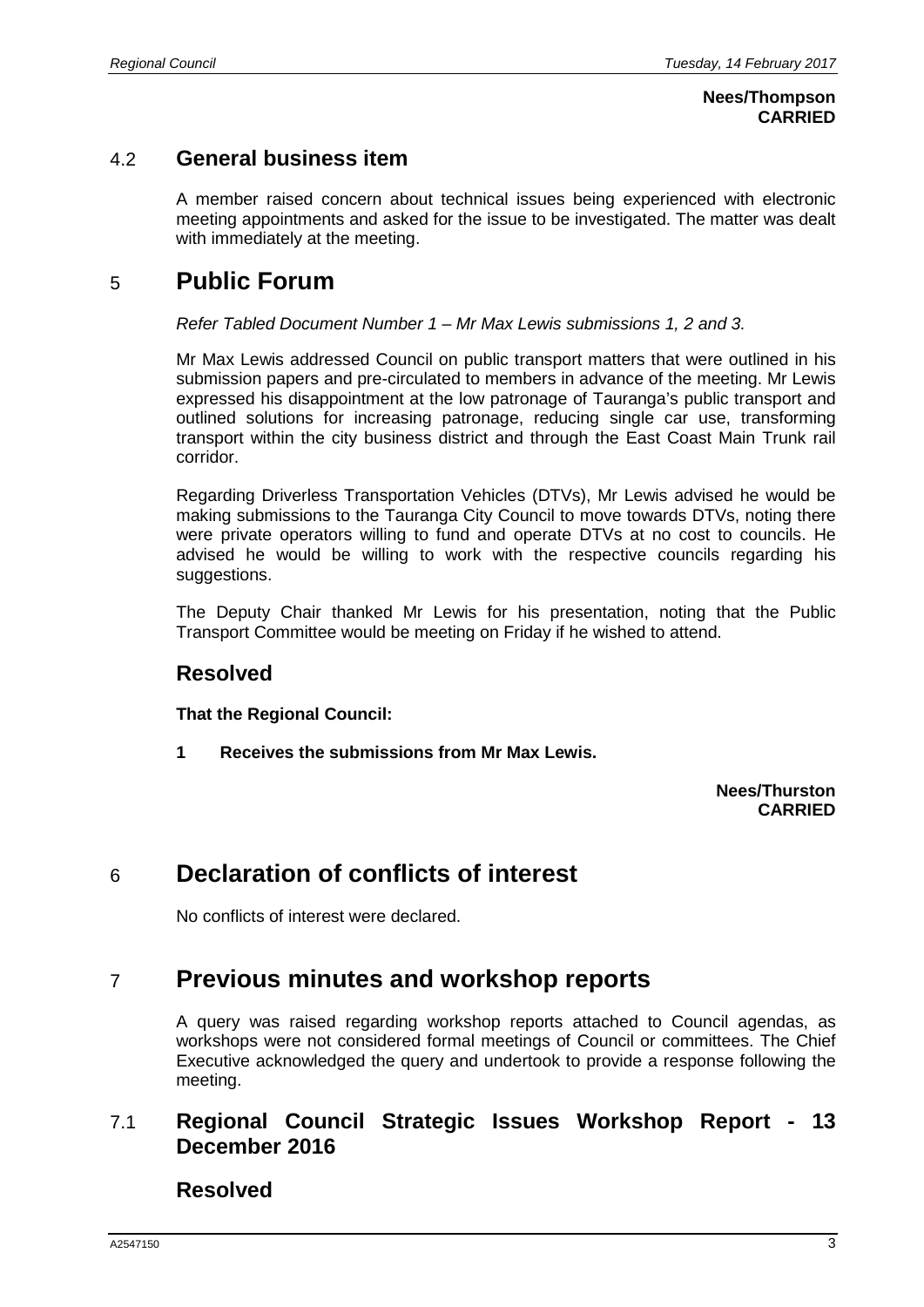**That the Regional Council under its delegated authority:**

**1 Receives the Council Strategic Issues Workshop Report - 13 December 2016.**

> **Nees/Thurston CARRIED**

### 7.2 **Regional Council Annual Plan 2017/18 Workshop Report - 13 December 2016**

#### **Resolved**

**That the Regional Council under its delegated authority:**

**1 Receives the Regional Council Annual Plan 2017/18 Workshop Report - 13 December 2016.**

> **Nees/Bruning CARRIED**

#### 7.3 **Regional Council Minutes - 15 December 2016**

#### **Matter arising**

Further to minute item 8.1 'Further appointments to Regional Council Committees' (agenda page 29), Councillor Winters advised of his appointment as Council's representative to TB Free New Zealand.

#### **Resolved**

**That the Regional Council under its delegated authority:**

**1 Confirms the minutes of the Regional Council meeting held 15 December 2016, as a true and correct record.**

> **Nees/Crosby CARRIED**

### 7.4 **Regional Council Treaty of Waitangi Settlements: Strategic Issues Workshop Report – 3 February 2017**

#### **Resolved**

**That the Regional Council under its delegated authority:**

**1 Receives the Regional Council Treaty of Waitangi Settlements: Strategic Issues Workshop Report – 3 February 2017.**

> **Marr/Love CARRIED**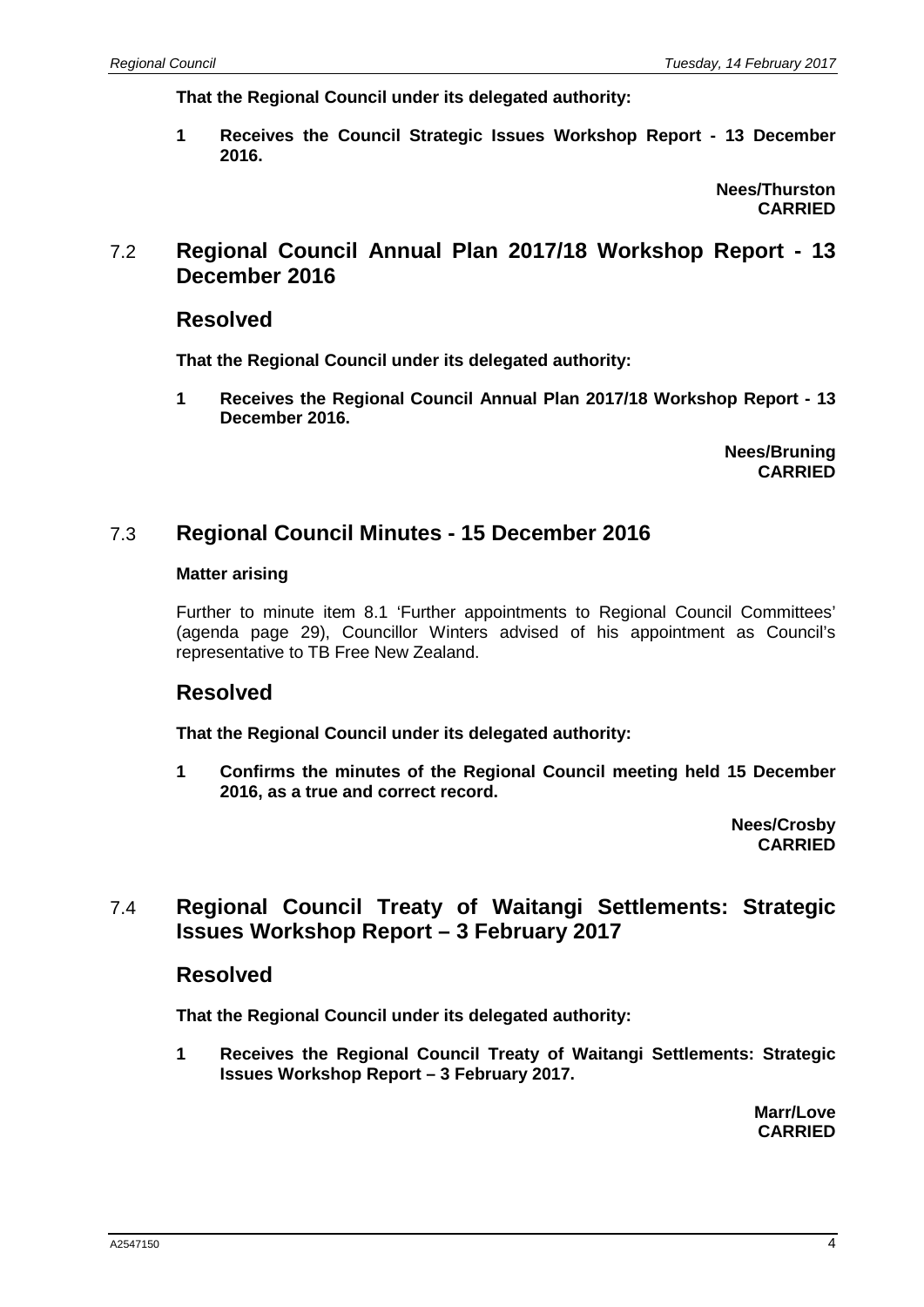### 7.5 **Regional Council Annual Plan 2017/18 Workshop Report – 3 February 2017**

#### **Resolved**

**That the Regional Council under its delegated authority:**

**1 Receives the Regional Council Annual Plan 2017/18 Workshop Report – 3 February 2017.**

> **Thurston/Winters CARRIED**

## 8 **Statutory committee minutes**

#### 8.1 **Regional Transport Committee Minutes - 16 December 2016**

#### **Resolved**

**That the Regional Council under its delegated authority:**

**1 Receives the Draft minutes of the Regional Transport Committee meeting held 16 December 2016.**

> **Crosby/Nees CARRIED**

### 8.2 **Rotorua Te Arawa Lakes Strategy Group Minutes - 20 December 2016**

#### **Resolved**

**That the Regional Council under its delegated authority:**

**1 Receives the Draft minutes of the Rotorua Te Arawa Lakes Strategy Group meeting held 20 December 2016.**

> **Winters/Bruning CARRIED**

## 9 **Joint committee minutes**

### 9.1 **Draft SmartGrowth Implementation Committee Minutes - 14 December 2016**

#### **Matters arising**

Item SG16/12.7 page 53 of agenda - Clarification was sought and provided on the potential change in name of the SmartGrowth Implementation Committee (SGIC), to align with its strategic leadership role. Members were informed of further considerations regarding the widening of the scope and focus of the SGIC, both of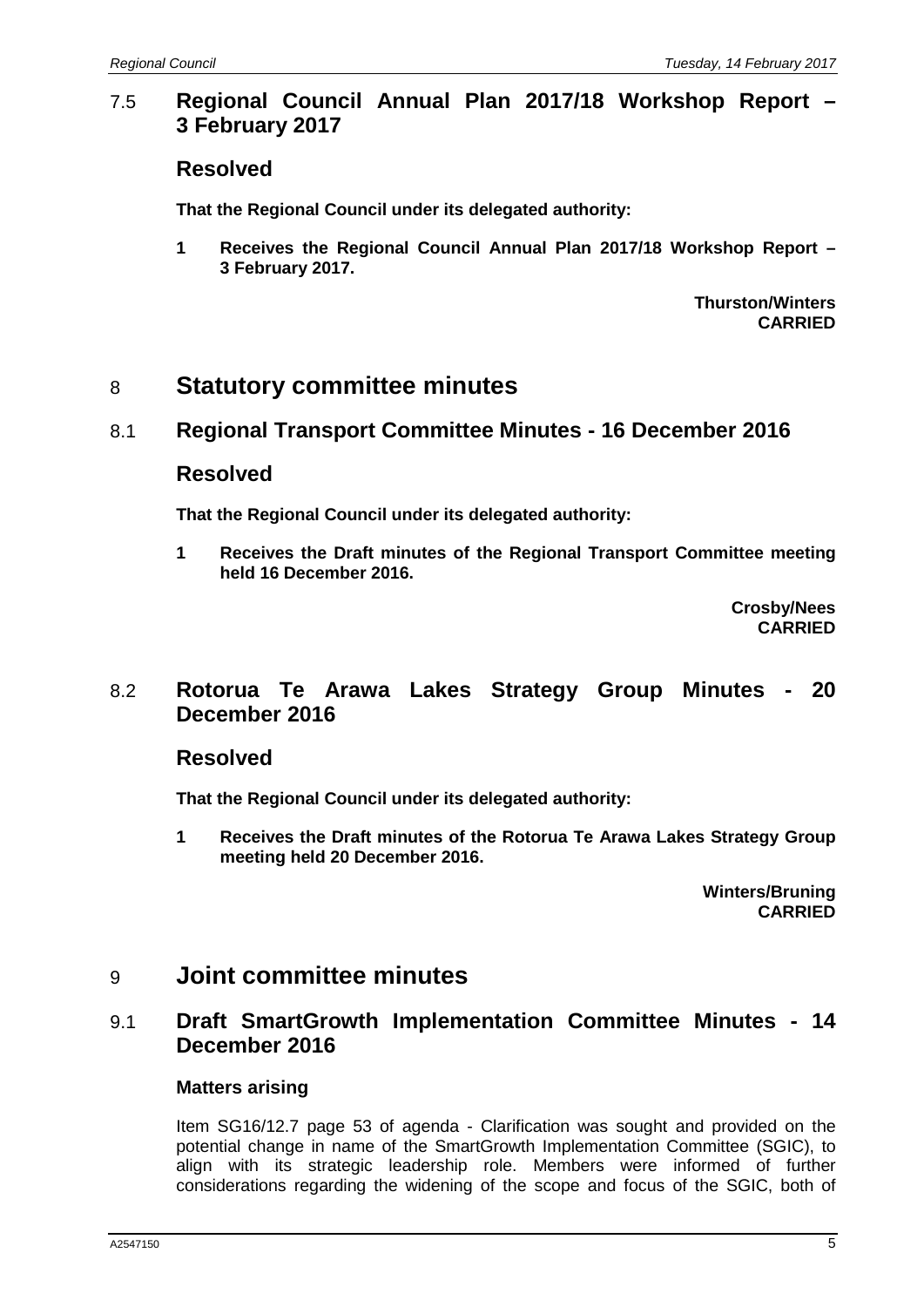which would be considered at the Committee's meeting the following day. The Committee's jurisdiction and its financial status and sustainability were questioned.

#### **Resolved**

**That the Regional Council under its delegated authority:**

**1 Receives the Draft Minutes of the SmartGrowth Implementation Committee Meeting held 14 December 2016.**

> **Thompson/Crosby CARRIED**

#### 9.2 **Draft Eastern Bay of Plenty Joint Committee Minutes - 14 December 2016**

#### **Resolved**

**That the Regional Council under its delegated authority:**

**1 Receives the Draft Minutes of the Eastern Bay of Plenty Joint Committee Meeting held 14 December 2016.**

> **Bruning/Clark CARRIED**

## 10 **Chief Executive's reports**

#### 10.1 **Bay of Plenty Regional Navigation Safety Bylaw 2017 adoption**

*Refer Supporting Document: Draft Bay of Plenty Navigation Safety Bylaw 2017; PowerPoint Presentation Objective ID A2545996.*

The report sought decisions from Council to make the Bay of Plenty Regional Navigation Safety Bylaw 2017 operative and to commence associated revision of regulations to enable the enforcement of the Bylaw through the Ministry of Transport.

Organisational Planning Manager Mark Le Comte, Legal Specialist Donna Llewell and Independent Commissioner and Hearing Chair Les Porter were in attendance. Background was provided on the Bylaw review, hearing process, key issues and recommendations from the Commissioner's review, options available to Council, including implications for rejecting or referring recommendations back to the Commissioners for consideration.

Mr Le Comte advised of a correction required to recommendation 4, to include reference to section 33M of the Maritime Transport Act (1994).

#### **Attendance**

Councillor Tahana entered at 10:20 am.

Councillors received advice regarding the recommended changes and letter of response from the Ministry of Maritime New Zealand (MNZ). It was noted that some minor amendments had been made to the Bylaw in response to MNZ's letter, with no further inconsistencies with the Maritime Transport Act 1994 advised. It was confirmed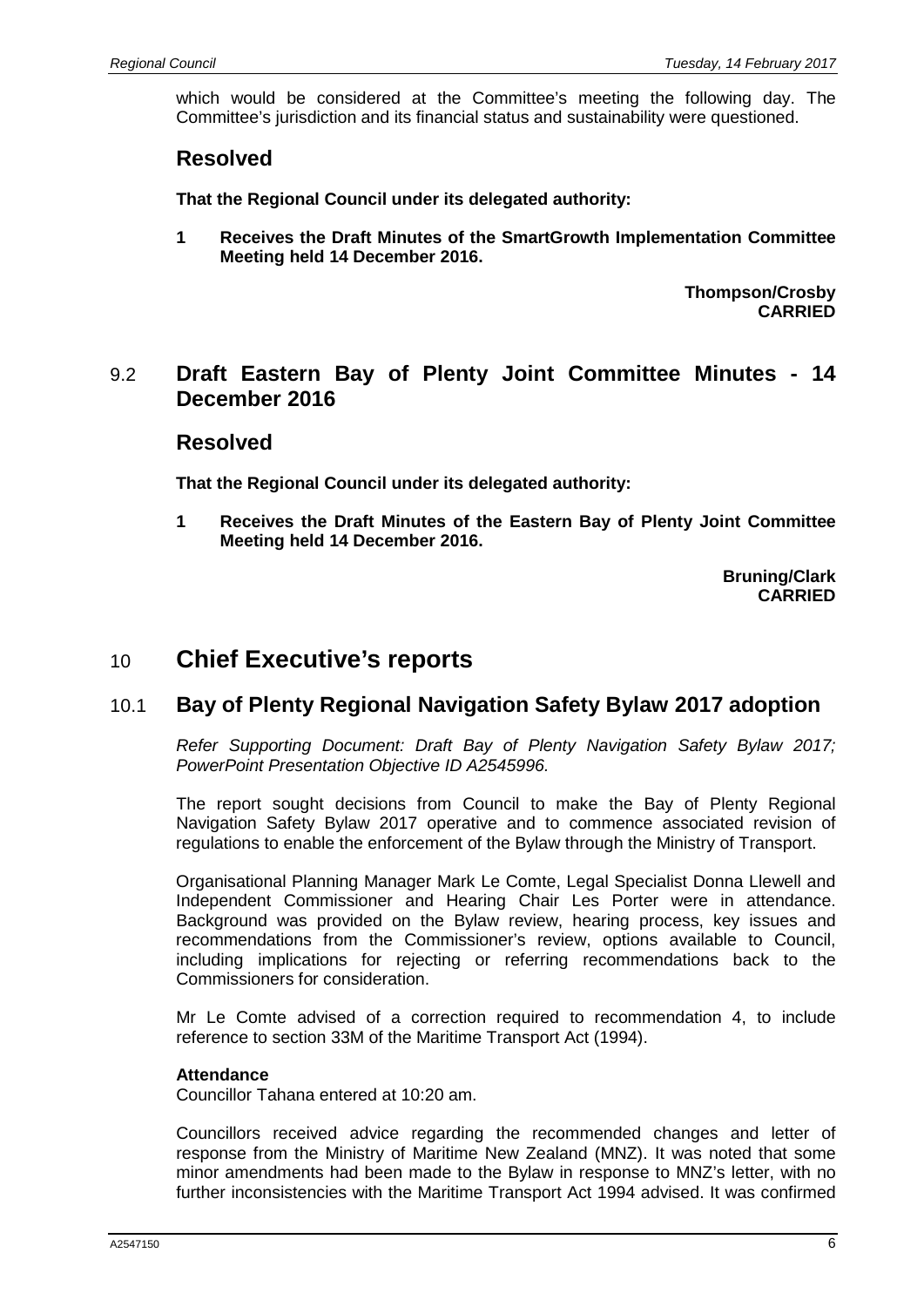that Maritime staff would be actively providing education to the public and enforcing provisions under rule 3.1 (Minimum Age for Operating Powered Vessels), rule 3.2.8 relating to wakes and rules 5.4 and 5.5 that were associated with registration and naming of vessels.

While support was noted for the Independent Commissioner's Report and recommendations, opposition was expressed to rule 2.1.4, which enables a skipper of vessels under 6m to decide when lifejackets are not required to be worn. The Deputy Chair sought that the recommendations be decided and taken in part, which were resolved as follows:

#### **Resolved**

**That the Regional Council:**

- **1 Receives the report, Bay of Plenty Regional Navigation Safety Bylaw 2017 adoption.**
- **2 Receives the Independent Commissioners Report on Hearings on the Bay of Plenty Region Navigation Safety Bylaw.**

**Thompson/Tahana CARRIED**

**Moved:** Councillor Nees **Seconded:** Councillor Bruning

**3 Adopts the recommendations contained within the attached Independent Commissioners Report, November 2016: Revocation of the Bay of Plenty Regional Navigation Safety Bylaw 2010, and the making of the Bay of Plenty Regional Navigation Safety Bylaw 2017.**

A **SHOW OF HANDS** was requested and a **DIVISION** was called and recorded as follows:

| <b>FOR (8)</b> | <b>AGAINST (4)</b> |
|----------------|--------------------|
| Cronin         | Thurston           |
| Love           | Winters            |
| <b>Bruning</b> | Marr               |
| Thompson       | Tahana             |
| von Dadelszen  |                    |
| Clark          |                    |
| Crosby         |                    |

The MOTION was **CARRIED**

Nees

- **4 Adopts the attached Bay of Plenty Regional Navigation Safety Bylaw 2017 pursuant to section 33M of the Maritime Transport Act (1994), and in accordance with processes set by section 86 and 156 of the Local Government Act (2002)**
- **5 Makes the Bay of Plenty Regional Navigation Safety Bylaw operative on 01 July 2017.**
- **6 Adopts the attached Schedule of infringement fees for offences and apply to review the Local Government (Infringement Fees for Offences: Bay of plenty Regional Navigation Safety Bylaw 2010) Regulations 2010.**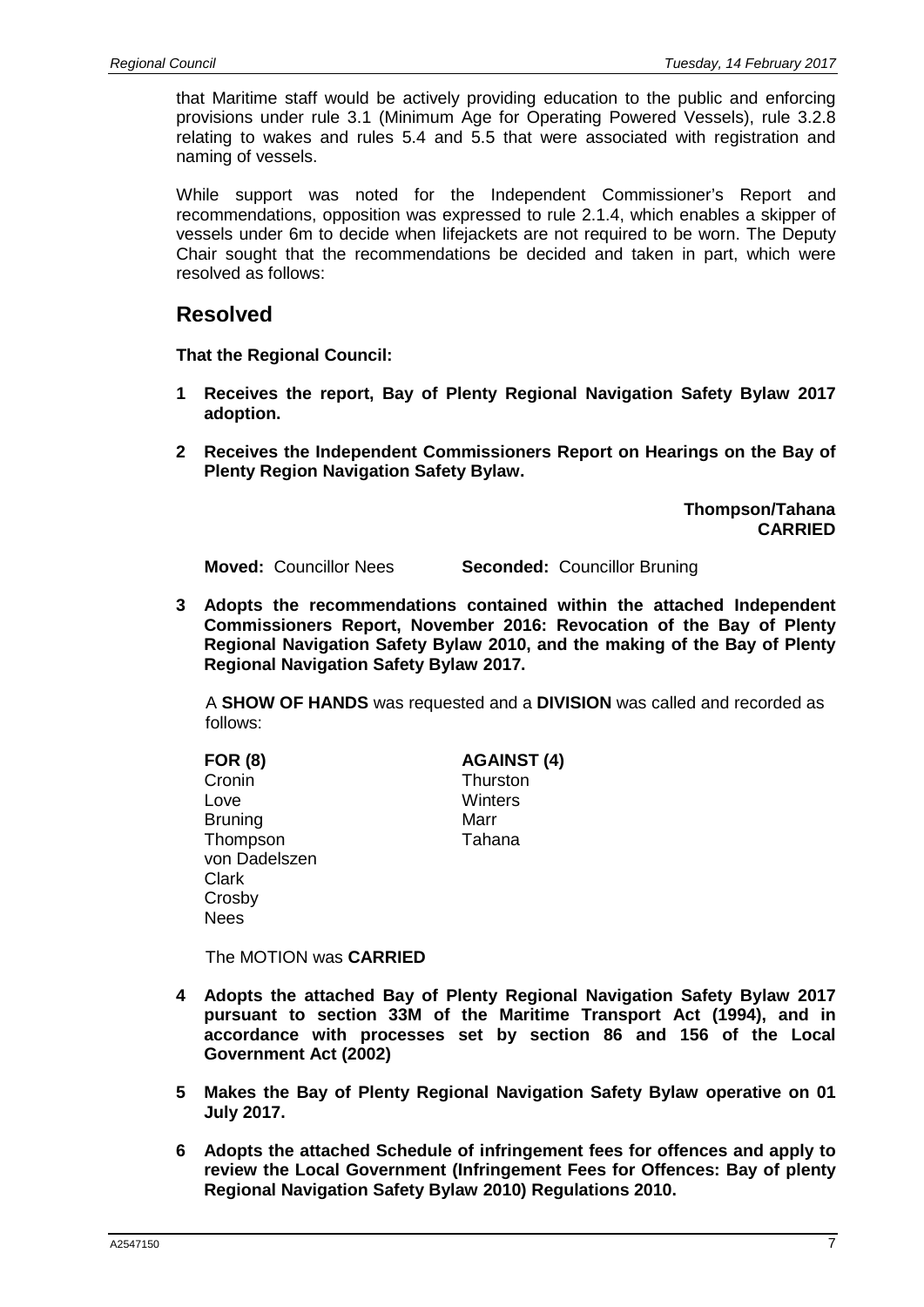- **7 Revokes the Bay of Plenty Regional Navigation Bylaw 2010 on 01 July 2017.**
- **8 Revokes New Zealand Gazette Notice 2014-au3530 (Page 1693 Issue 61) – Notification of Speed Uplifting under Part 91 of the Maritime Rules.**
- **9 Notes the recommendations made by the Independent commissioners on matters that are outside of the scope of the Navigation Safety Bylaw.**

**Thompson/von Dadelszen CARRIED**

#### **Adjournment**

The meeting adjourned for morning tea at 11:00 am and reconvened at 11:21 am.

#### **Attendance**

Chairman Leeder arrived at 11:00 am and assumed the Chair upon the meeting reconvening.

# **Order of business**

With the leave of Council, the Chairman advised that public excluded agenda items 10.1 through to 10.4 would be received next on the agenda, followed by the remaining open items.

# 11 **Public Excluded Section**

### **Resolution to exclude the public**

**THAT the public be excluded from the following parts of the proceedings of this meeting.**

**The general subject of each matter to be considered while the public is excluded, the reason for passing this resolution in relation to each matter, and the specific grounds under section 48(1) of the Local Government Official Information and Meetings Act 1987 for the passing of this resolution are as follows:**

| <b>General Subject of Matter</b><br>to be Considered                                                         | <b>Reason for Passing</b><br>this Resolution in<br><b>Relation to this Matter</b>      | <b>Grounds Under Section</b><br>48(1) LGOIMA 1987 for<br><b>Passing this Resolution</b>                                               |
|--------------------------------------------------------------------------------------------------------------|----------------------------------------------------------------------------------------|---------------------------------------------------------------------------------------------------------------------------------------|
| <b>10.1 Public Excluded</b><br><b>Regional Council minutes</b><br>- 15 December 2016                         | Please refer to the<br>relevant clause in the<br>meeting minutes.                      | That the public conduct of<br>the whole or the relevant<br>part of the proceedings of                                                 |
| <b>10.2 Public Excluded</b><br><b>Regional Transport</b><br>Committee minutes - 16<br>December 2016          |                                                                                        | the meeting would be<br>likely to result in the<br>disclosure of information<br>for which good reason for<br>withholding would exist. |
| <b>10.3 Public Excluded</b><br>Rotorua Te Arawa Lakes<br><b>Strategy Group minutes -</b><br>20 December 2016 |                                                                                        |                                                                                                                                       |
| <b>10.4 Regional Property</b><br><b>Update</b>                                                               | To protect information<br>where the making<br>available of the<br>information would be | That the public conduct of<br>the whole or the relevant<br>part of the proceedings of<br>the meeting would be                         |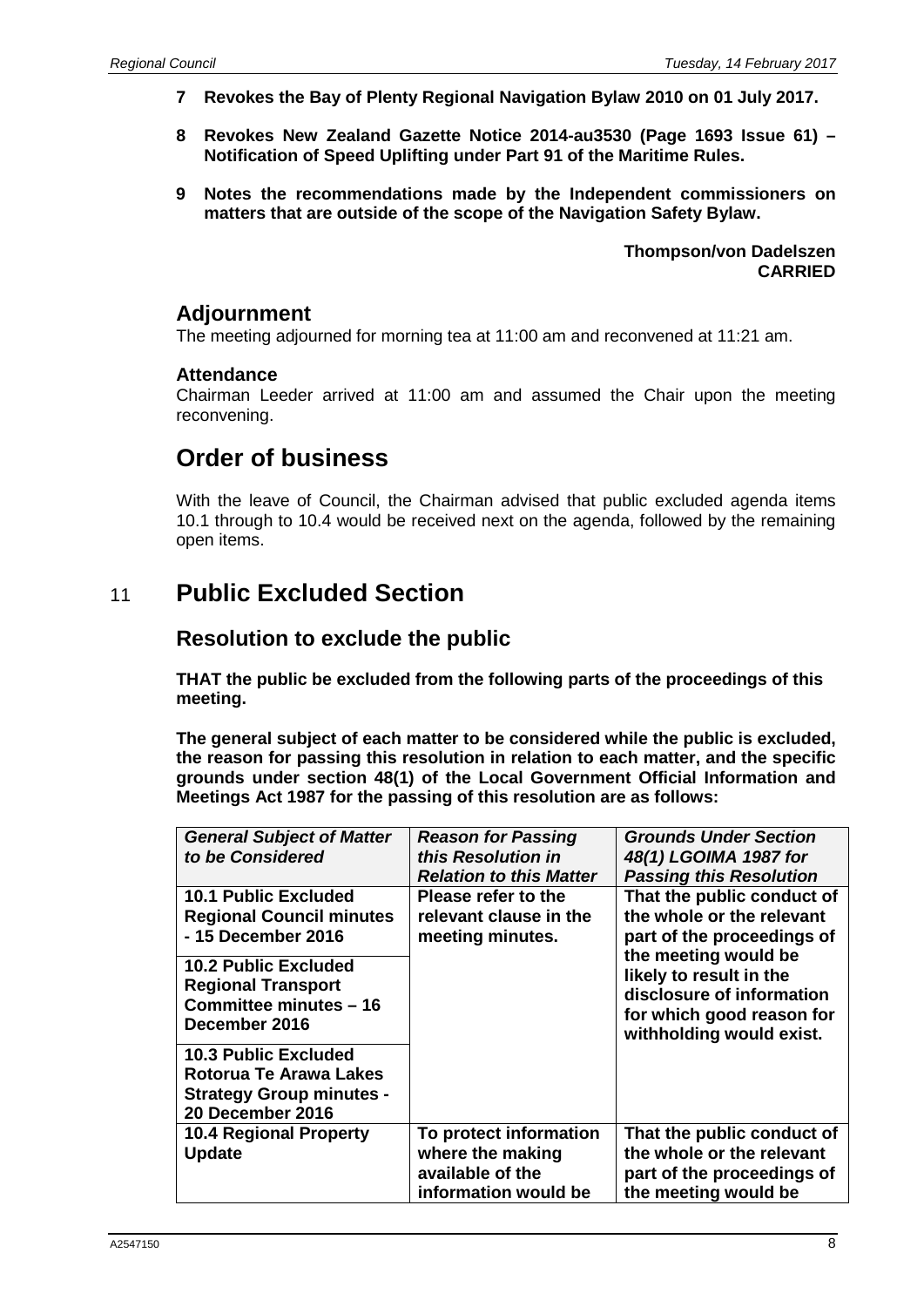|  | likely unreasonably to<br>prejudice the<br>commercial position of<br>the person who<br>supplied or who is the<br>subject of the | likely to result in the<br>disclosure of information<br>for which good reason for<br>withholding would exist. |
|--|---------------------------------------------------------------------------------------------------------------------------------|---------------------------------------------------------------------------------------------------------------|
|  | information.                                                                                                                    |                                                                                                               |

#### **Leeder/Thompson CARRIED**

# 12 **Chairman's Report**

The Chairman spoke to his report that updated Council on his activities and matters of interest. The Chairman provided a verbal update on matters discussed at recent meetings in Wellington, particularly around water.

A report was requested on relevant matters at the national level to be provided at the next meeting of the Regional Direction and Delivery Committee.

Information regarding regional sector priorities, following the Regional Sector SIG convener's plenary session, was also requested for circulation to councillors.

On behalf of Council, the Chairman congratulated Councillor Stuart Crosby on his appointment, in the New Year's Honours List 2017, as an Officer of the New Zealand Order of Merit (ONZM) for his services to local government.

### **Resolved**

**That the Regional Council:**

- **1 Receives the report, Chairman's Report;**
- **2 Notes that Council have supported the nomination of Councillor Jane Nees to be considered for a position on the Local Government New Zealand National Council Policy Advisory Group.**

**Leeder/Nees CARRIED**

# 13 **Chief Executive's reports continued**

### 13.1 **June 2016 Flood Damage Costs**

The report was presented by Rivers and Drainage Programme Leader Roger Waugh and General Manager Integrated Catchments Chris Ingle and sought approval for additional expenditure to complete the flood damage repair programme of work from the June 2016 flood. Clarification was provided on the scheme flood damage reserves. It was noted that the additional expenditure being sought was seeking to use funds from works' reserves, but that reserves for major flood repair would be left untouched.

Mr Ingle sought a change to the recommendations better clarity, to remove recommendation two and to include at the end of recommendation three additional wording to read, 'to be funded from the relevant schemes' reserves as required'.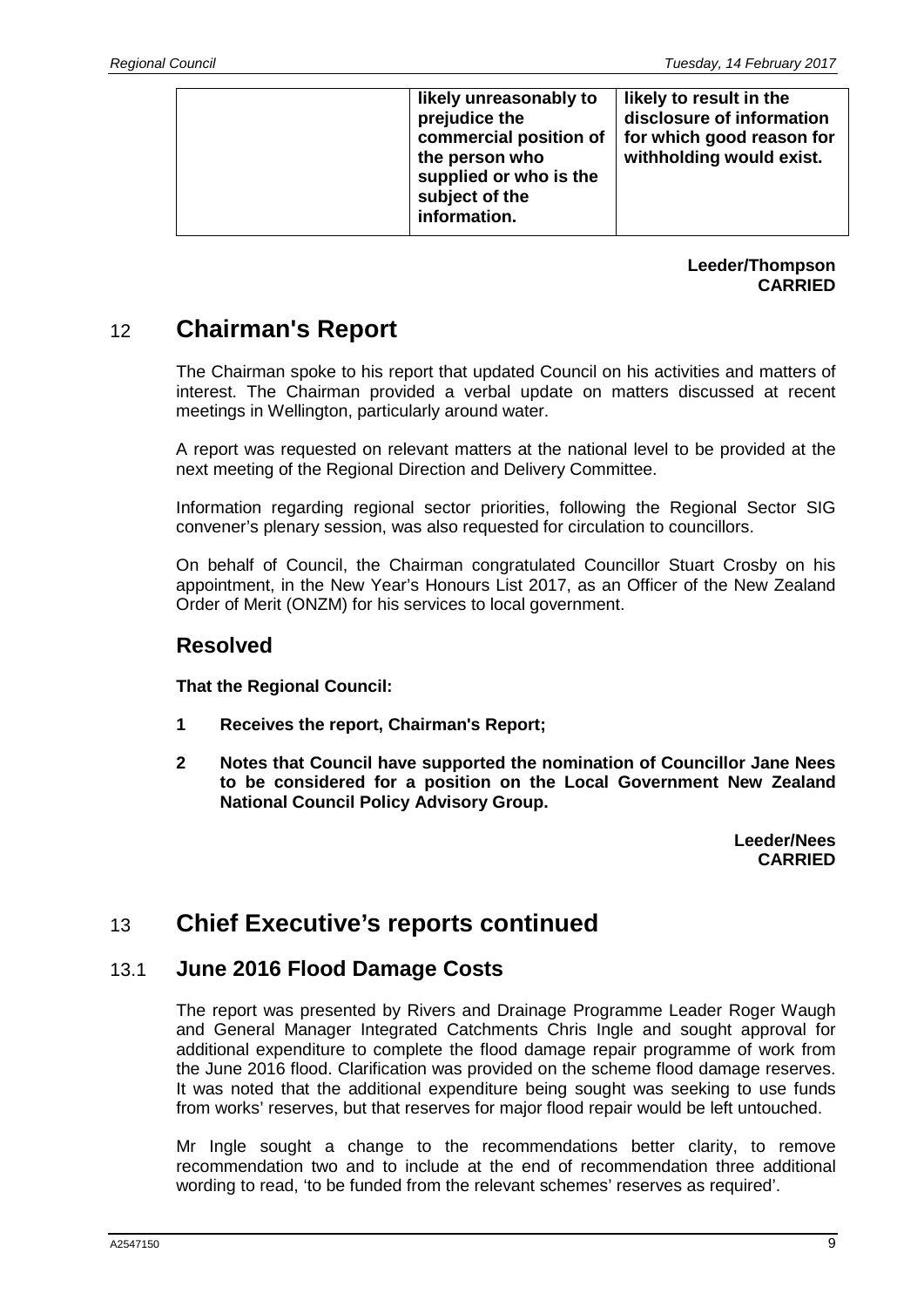#### **Resolved**

**That the Regional Council:**

- **1 Receives the report, June 2016 Flood Damage Costs;**
- **2 Approves additional expenditure in the 2016/2017 financial year of \$1,023,900 to complete the flood damage repair programme of work; to be funded from the relevant schemes' reserves as required.**
- **3 Notes that progress on flood damage repairs will be discussed at each scheme liaison group meeting during March 2017.**

**Bruning/von Dadelszen CARRIED**

#### **Adjournment**

The meeting adjourned at 12:43 pm and reconvened at 1:17 pm.

### 13.2 **Council Performance Monitoring Report 2016/17 July - December, Months 1 to 6**

The report provided Council with information to review financial and non-financial performance for all Council activities for the first six months of 2016/17 and sought approval for an increase in operating budget relating to Plan Change 10 (Lake Rotorua Nutrient Management) to the Regional Water and Land Plan and non-cash expenditure to provide for accelerated depreciation of Regional House.

Clarification and advice was provided on several matters, including the revised budget requests. Comment was raised on the need to review the KPI for public transport farebox recovery and the budget shortfall for Hearing Commissioners in the next Long Term Plan.

### **Resolved**

**That the Regional Council:**

- **1 Receives the report, Council Performance Monitoring Report 2016/17 July - December, Months 1 to 6.**
- **2 Notes the reported financial and non-financial performance for all Regional Council Activities.**
- **3 Notes the reported variations to estimates and targets for the period, and forecast for 2016/17.**
- **4 Approves an increase in operating budget of \$214,800 relating to expenditure to provide the level of resources required for the hearing process for Plan Change 10, as set by the Independent Hearing Panel. This is to be funded from reserves at the end of the year should there be no compensatory operating underspend.**
- **5 Approves an increase in the operating budget of \$3 million relating to noncash expenditure to provide for accelerated depreciation of Regional House. This is a non-cash transaction and does not require funding.**